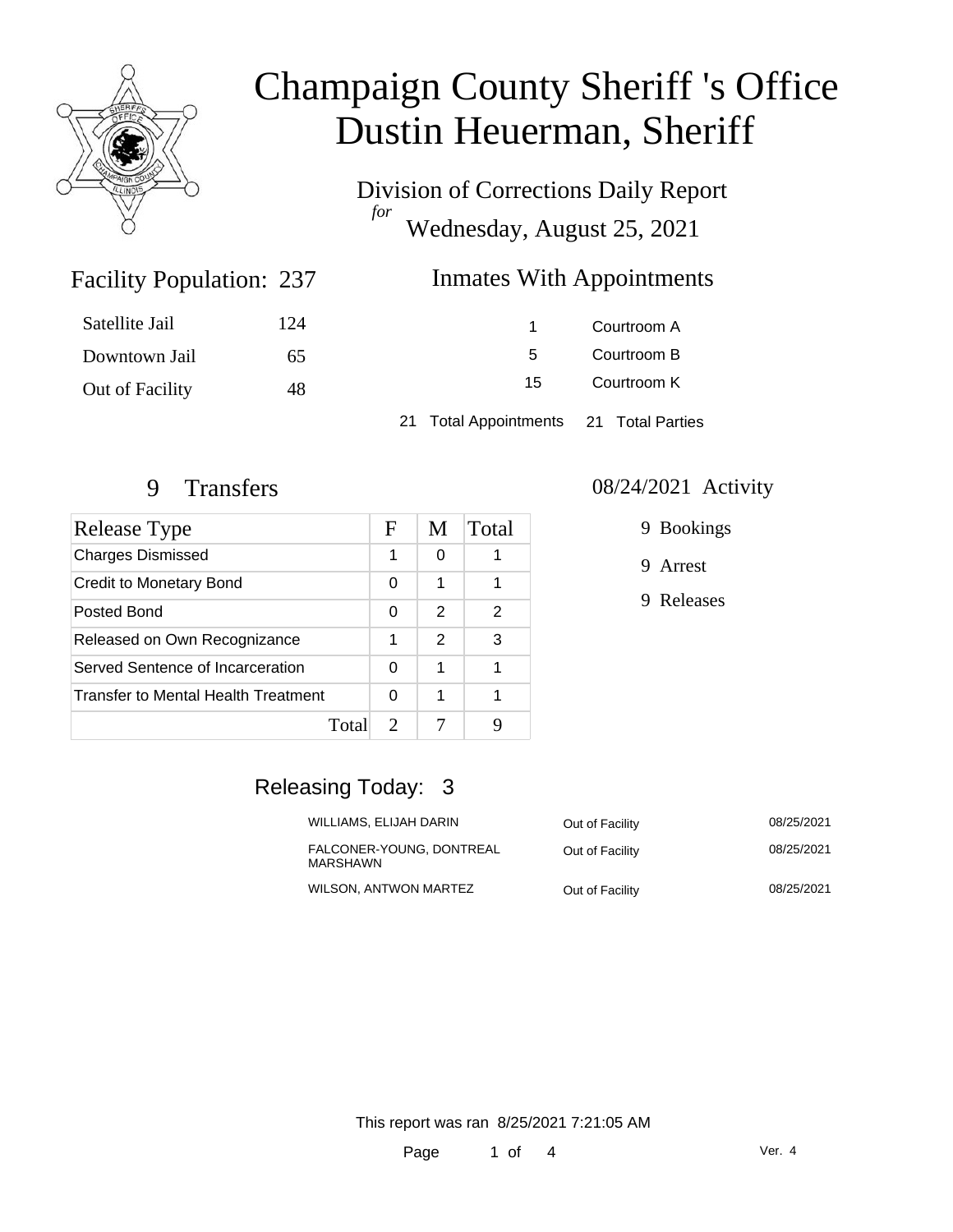

Division of Corrections Daily Report *for* Wednesday, August 25, 2021

#### Custody Status Count

- Civil Sentenced CCCC 1
- Electronic Home Dentention 18
	- Felony Arraignment 4
		- Felony Other 4
	- Felony Pre-Sentence 6
		- Felony Pre-Trial 145
	- Felony Pre-Trial DUI 1
	- Felony Sentenced CCSO 10
	- Felony Sentenced IDOC 21
		- Hold Other 2
	- Misdemeanor Arraignment 5
		- Misdemeanor Pre-Trial 2
			- Petition to Revoke 3
			- Remanded to DHS 13
				- Traffic Pre-Trial 1
		- Traffic Sentenced CCSO 1
			- Total 237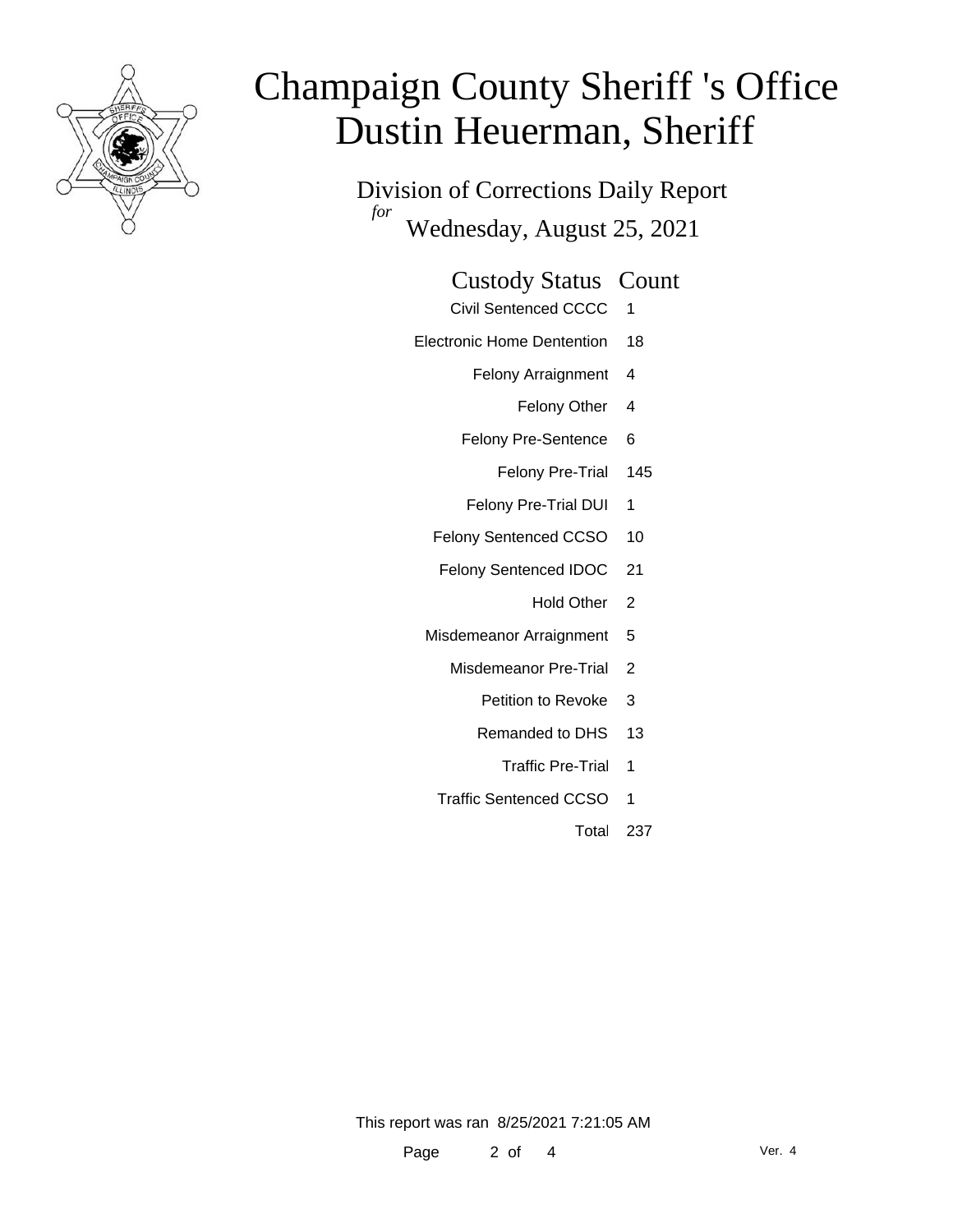

Division of Corrections Daily Report *for* Wednesday, August 25, 2021

## Inmates With Appointments

| <b>Jailing Party Name</b>      | Location    | Number of Records / Node |
|--------------------------------|-------------|--------------------------|
| BARBER, LINDA DALE             | Courtroom B | 1 / Satellite Jail       |
| BECERILY, EMMANUEL             | Courtroom K | 1 / Satellite Jail       |
| CALHOUN, DENZEL                | Courtroom K | 1 / Satellite Jail       |
| DAVIS, ANTONIO                 | Courtroom K | 1 / Satellite Jail       |
| DAVIS, CARRIJHA DAENYCE        | Courtroom K | 1 / Satellite Jail       |
| DIXON, JALEN JABARRI           | Courtroom B | 1 / Downtown Jail        |
| HILL, RAMESH JERMAINE          | Courtroom K | 1 / Satellite Jail       |
| JEFFERSON, NORMAN GENE, Junior | Courtroom K | 1 / Satellite Jail       |
| LARSON, JEREMY RYAN            | Courtroom A | 1 / Downtown Jail        |
| LILLARD, LAWRENCE TYRONE       | Courtroom B | 1 / Satellite Jail       |
| <b>MACON, SHAWN MARCELLUS</b>  | Courtroom K | 1 / Satellite Jail       |
| MCCLENDON, CALVIN M            | Courtroom K | 1 / Satellite Jail       |
| <b>MORRIS, PERRY GENE</b>      | Courtroom K | 1 / Satellite Jail       |
| MUNDS, CHRISTOPHER DAVID       | Courtroom B | 1 / Satellite Jail       |
| QU, TI ANYI                    | Courtroom K | 1 / Satellite Jail       |
| RICHARDSON, WILLIE LEE         | Courtroom K | 1 / Satellite Jail       |
| SMITH, CHRISTINE CARMEN        | Courtroom K | 1 / Satellite Jail       |
| STOVER, JOSH ANDREW            | Courtroom B | 1 / Satellite Jail       |
| TRAVIS, DENZEL DANTRELL        | Courtroom K | 1 / Downtown Jail        |
| TRIPLETT, GABRIELLE ELAINE     | Courtroom K | 1 / Satellite Jail       |
| WOODS, MICHAEL LACKENDRICK     | Courtroom K | 1 / Satellite Jail       |

### **Transfers**

| BEAN, KATIE MARIE                                        | Released on Own Recognizance | Satellite Jail |
|----------------------------------------------------------|------------------------------|----------------|
| BURTON, PAUL RICHARD JORDAN Released on Own Recognizance |                              | Satellite Jail |
| <b>GWIN, RAYMOND CHARLES</b>                             | Released on Own Recognizance | Downtown Jail  |